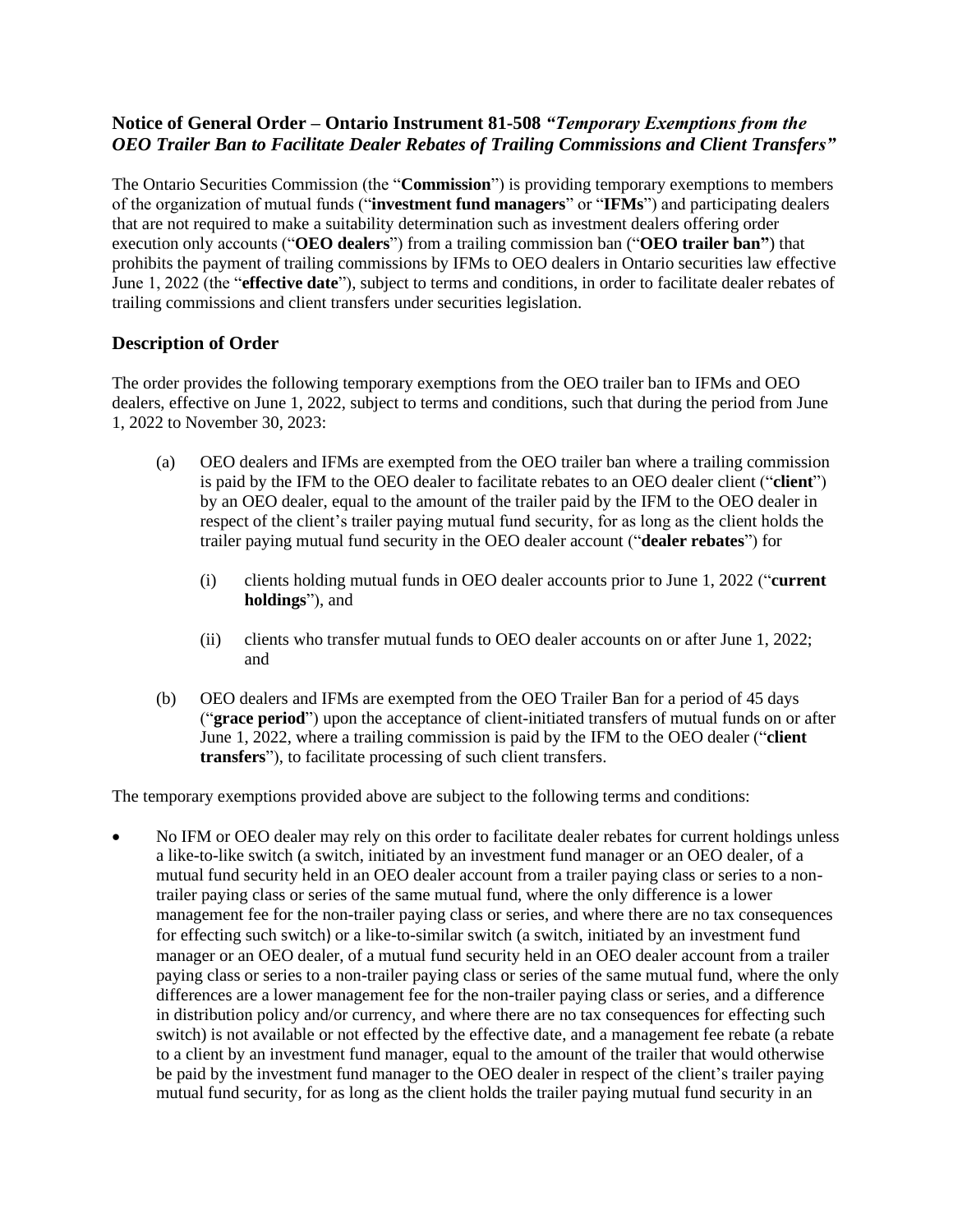OEO dealer account) is also not used, and no IFM or OEO dealer may rely on this order to facilitate dealer rebates for pending switches (client-initiated transfers of trailer paying mutual fund securities to OEO dealer accounts made shortly before the effective date where a like-to-like switch or a like-to-similar switch might be available but it is not operationally reasonable to effect a switch), unless it is not operationally reasonable to effect a like-to-like switch, a like-to-similar switch, or a management fee rebate, even if available.

- Any IFM or OEO dealer relying on this order to facilitate dealer rebates for current holdings and pending switches must not redeem a client nor subject a client to DSC redemption fee as a result of the like-to-like switches and like-to-similar switches, in order for the IFMs and OEO dealers to comply with the OEO trailer ban.
- Any OEO dealer relying on this order for the purpose of facilitating dealer rebates for current holdings and pending switches must
	- (a) not charge any fees to clients in connection with like-to-like switches, like-to-similar switches, or dealer rebates initiated by an OEO dealer, as applicable,
	- (b) no later than the effective date, provide notification through a completed survey, to be hosted by Fundserv, advising that the OEO dealer has the operational and technological capacity to process dealer rebates or will implement such a process within 4 months from the effective date,
	- (c) pay a dealer rebate to its impacted clients equal to the amount of the trailer received from the IFM on at least a quarterly basis, and any OEO dealer who does not have the operational or technological capacity to process dealer rebates prior to the effective date must implement such process within 4 months from the effective date and, in such case, must retroactively pay dealer rebates, within 7 months from the effective date,
	- (d) prior to facilitating each dealer rebate for current holdings, confirm that no like-to-like switch or like-to-similar switch is available, and a management fee rebate is also not used,
	- (e) prior to facilitating each dealer rebate for pending switches, confirm that it is not operationally reasonable to effect a like-to-like switch or like-to-similar switch or a management fee rebate, even if available,
	- (f) if the OEO dealer is unable to locate a client for whom the dealer rebate is intended to be paid because the client has closed his/her account with the OEO dealer prior to payment of the dealer rebate, donate such dealer rebate to a registered charity within 12 months of receipt of the trailer by the OEO dealer, where permitted by applicable law,
	- (g) where (f) above applies, keep a record of the amount and dates of donations to a registered charity in respect of such current holdings and pending switches, and, the name and charity registration number of each registered charity that received such donations,
	- (h) keep a record of the actions taken relating to each current holding and pending switch,
	- (i) provide a statistical summary of the following items in Excel, and in the form set out in Annex A of the order to the Director of the Investment Funds and Structured Products Branch by email at IFSPDirector@osc.gov.on.ca by August 1, 2022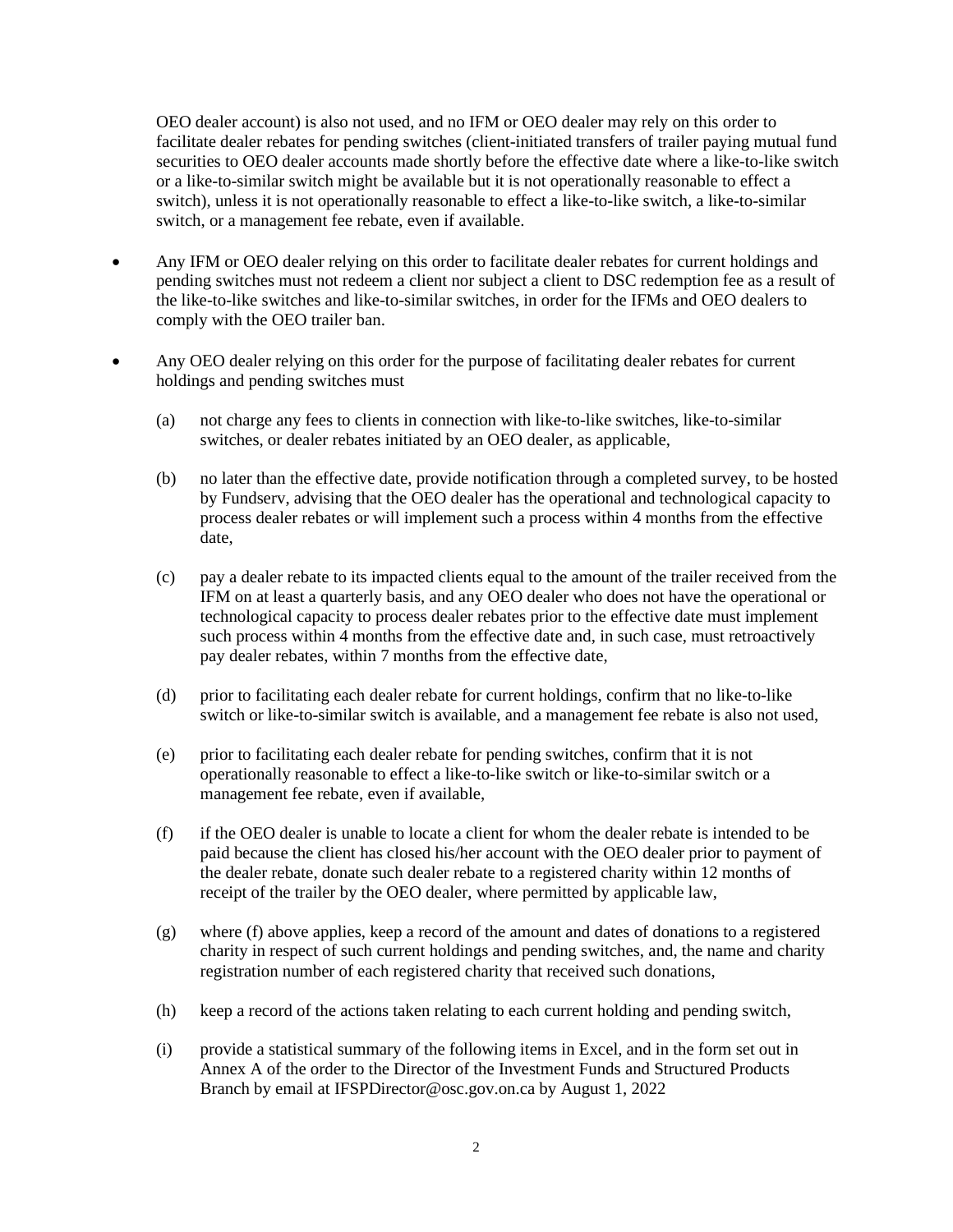- (i) the number of client accounts with current holdings where a like-to-like switch or a like-to-similar switch was effected,
- (ii) the aggregate amount of current holdings in client accounts where a like-to-like switch or a like-to-similar switch was effected,
- (iii) the number of client accounts with current holdings and pending switches where a dealer rebate was effected,
- (iv) the aggregate amount of current holdings and pending switches in client accounts where a dealer rebate was effected.
- (v) the aggregate amount of dealer rebates provided for current holdings and pending switches, and
- (j) upon request, provide the record in (g) above to the Director of the Investment Funds and Structured Products Branch by email at IFSPDirector@osc.gov.on.ca.
- Any IFM relying on this order for the purpose of paying trailers to OEO dealers for dealer rebates for current holdings and pending switches must
	- (a) not charge any fees to clients in connection with like-to-like switches, like-to-similar switches, or management fee rebates initiated by an IFM, as applicable,
	- (b) waive any DSC redemption fees for current holdings that are triggered by the like-to-like switches or the like-to-similar switches,
	- (c) confirm through Fundserv that the OEO dealers have sent a notification through Fundserv, as described in subsection 35(b) or where such notification is not available for a particular OEO dealer, confirm with that OEO dealer that it has the operational and technological capacity to process dealer rebates or will implement such a process within 4 months from the Effective Date,
	- (d) keep a record of each OEO dealer for which dealer rebates are expected to be paid,
	- (e) keep a record of the actions taken relating to current holdings,
	- (f) provide a statistical summary of the following items in Excel, and in the form set out in Annex B of the order to the Director of the Investment Funds and Structured Products Branch by email at IFSPDirector@osc.gov.on.ca by August 1, 2022
		- (i) the number of client accounts with current holdings where a like-to-like switch was effected,
		- (ii) the aggregate amount of current holdings in client accounts where a like-to-like switch was effected,
		- (iii) the number of client accounts with current holdings where a DSC redemption fee was waived in connection with a like-to-like switch,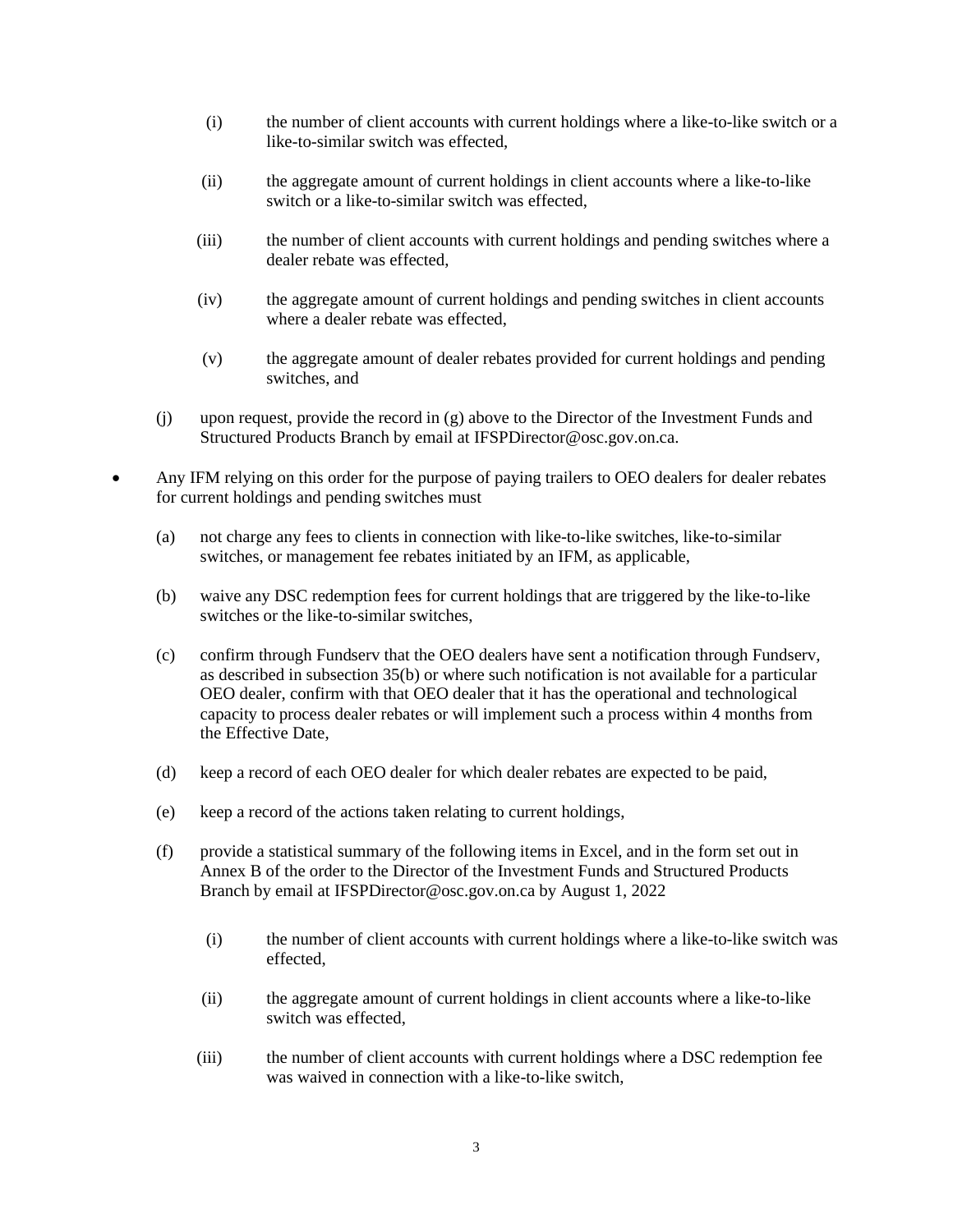- (iv) the aggregate amount of DSC redemption fees waived in connection with a like-tolike switch,
- (v) the number of client accounts with current holdings where a like-to-similar switch was effected,
- (vi) the aggregate amount of the current holdings in each client account where a like-tosimilar switch was effected,
- (vii) the number of client accounts with current holdings where a DSC redemption fee was waived in connection with a like-to-similar switch,
- (viii) the aggregate amount of DSC redemption fees waived in connection with a like-tosimilar switch,
- (ix) the number of client accounts with current holdings and pending switches where a management fee rebate was effected,
- (x) the aggregate amount of the current holdings and pending switches in client accounts where a management fee rebate was effected,
- (xi) the aggregate amount of the management fee rebates provided to client accounts with current holdings and pending switches, and
- (g) upon request, provide the record in (d) above to the Director of the Investment Funds and Structured Products Branch by email at IFSPDirector@osc.gov.on.ca.

#### *Transfers of Mutual Fund Holdings with Trailers to OEO Dealer Accounts*

- No IFM or OEO dealer may rely on this order to facilitate dealer rebates for client transfers unless a like-to-like switch or a like-to-similar switch is not available, and a management fee rebate is also not used.
- Any IFM or OEO dealer relying on this order to facilitate dealer rebates for client transfers must not redeem a client nor subject a client to a DSC redemption fee as a result of the like-to-like switches and like-to-similar switches, in order to comply with the OEO trailer ban.
- Any OEO dealer relying on this order for the purpose of facilitating dealer rebates for client transfers must
	- (a) not charge any fees to clients in connection with like-to-like switches, like-to-similar switches, or dealer rebates initiated by an OEO dealer, as applicable,
	- (b) no later than the effective date, provide notification through a completed survey, to be hosted on Fundserv, advising that the OEO dealer has the operational and technological capacity to process dealer rebates or will implement such a process within 4 months from the effective date,
	- (c) pay a dealer rebate to its impacted clients equal to the amount of the trailer received from the IFM on at least a quarterly basis and any OEO dealer who does not have the operational or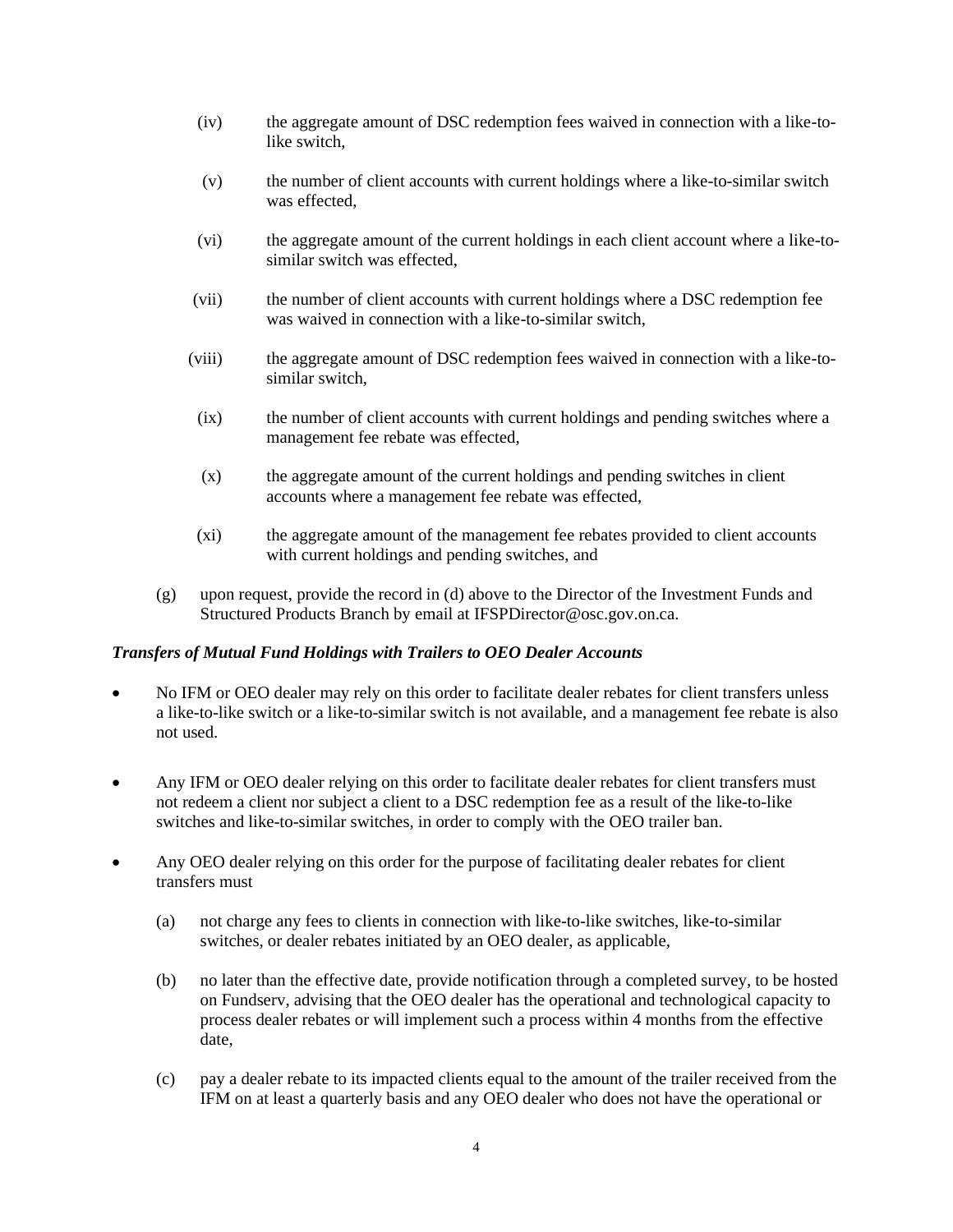technological capacity to process dealer rebates prior to the effective date must implement such process within 4 months from the effective date and, in such case, must retroactively pay dealer rebates, within 7 months of the effective date,

- (d) if the OEO dealer cannot manually effect like-to-like switches and like-to-similar switches, prior to facilitating each dealer rebate for client transfers on or after the effective date and before June 30, 2023 ("**Fundserv date**"), confirm no management fee rebate is used,
- (e) if the OEO dealer can manually effect like-to-like switches and like-to-similar switches, prior to facilitating each dealer rebate for client transfers on or after the effective date and before the Fundserv date, confirm no like-to-like switch or like-to-similar switch is available and no management fee rebate is used,
- (f) prior to facilitating each dealer rebate for client transfers on or after the Fundserv date, confirm no like-to-like switch or like-to-similar switch is available, and no management fee rebate is used,
- (g) for all client transfers made on or after the effective date and prior to the Fundserv date, and for pending switches, execute like-to-like switches and like-to-similar switches based on the fund code destination provided by the IFM in Fundserv within 45 days after the Fundserv date,
- (h) for all client transfers made on or after the Fundserv date, execute like-to-like switches and like-to-similar switches based on the fund code destination provided by the IFM in Fundserv within 45 days,
- (i) if the OEO dealer is unable to locate a client for whom the dealer rebate is intended to be paid because the client has closed his/her account with the OEO dealer prior to payment of the dealer rebate, donate such dealer rebate to a registered charity within 12 months of receipt of the trailer by the OEO dealer, where permitted by applicable law,
- (j) where (i) above applies, keep a record of the amount and dates of donations to a registered charity in respect of such client transfers, and, the name and charity registration number of each registered charity that received such donations,
- (k) keep a record of the dealer rebates provided for client transfers,
- (l) provide a statistical summary of the following items for the period from June 1, 2022 to June 30, 2023 in Excel, and in the form set out in Annex C of the order to the Director of the Investment Funds and Structured Products Branch by email at IFSPDirector@osc.gov.on.ca by August 31, 2023
	- (i) the number of client accounts with client transfers where a dealer rebate was effected,
	- (ii) the aggregate amount of client transfers where a dealer rebate was effected,
	- (iii) the aggregate amount of dealer rebates provided for client transfers, and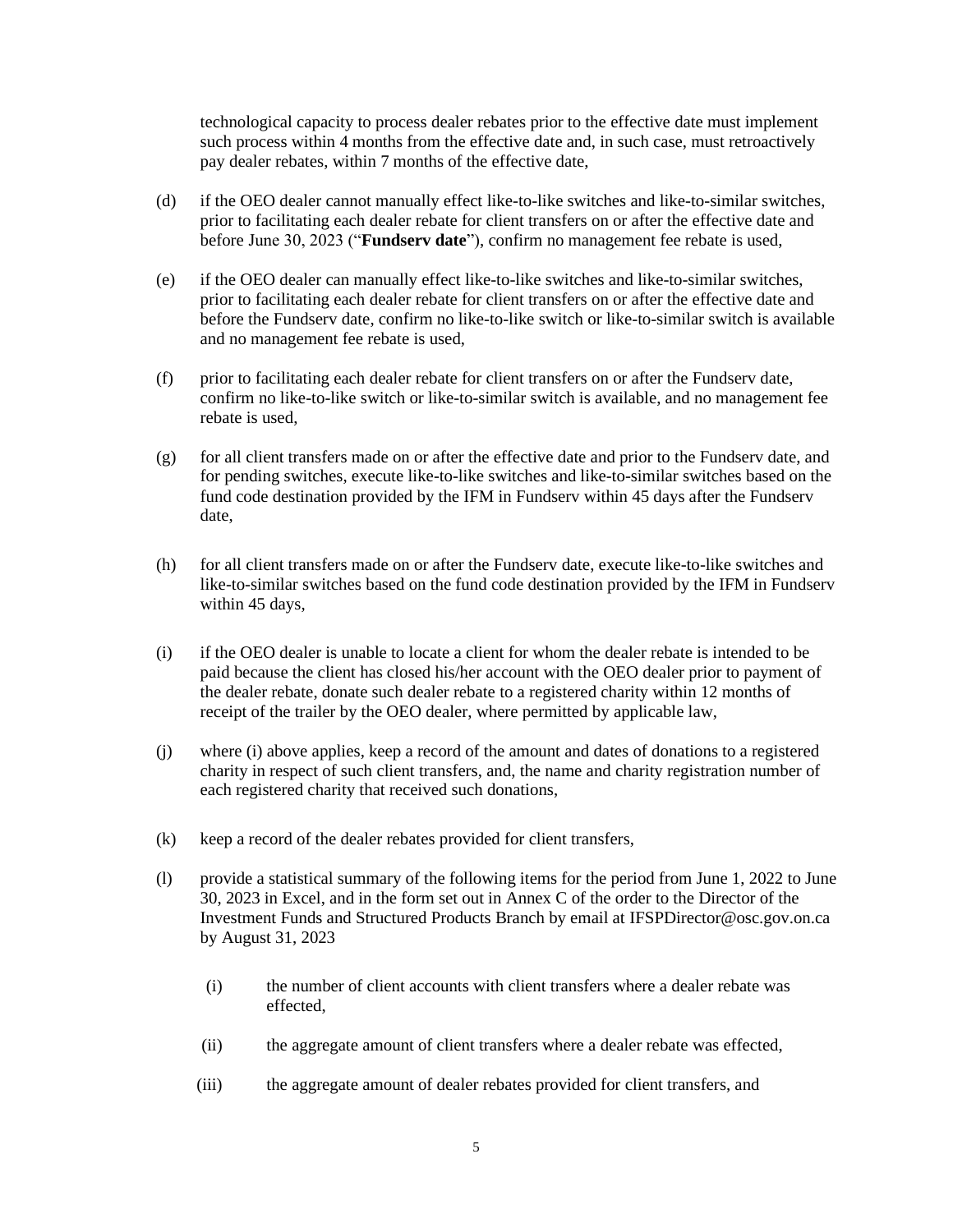- (m) upon request, provide the record in (j) above to the Director of the Investment Funds and Structured Products Branch by email at [IFSPDirector@osc.gov.on.ca.](mailto:IFSPDirector@osc.gov.on.ca)
- Any IFM relying on this order for the purpose of paying trailers to OEO dealers for dealer rebates for client transfers must
	- (a) not charge any fees to clients in connection with like-to-like switches, like-to-similar switches, or management fee rebates initiated by an IFM, as applicable,
	- (b) confirm through Fundserv that the OEO dealers have sent a notification through Fundserv, as described in subsection 39(b),
	- (c) keep a record of each OEO dealer for which Dealer Rebates are expected to be paid,
	- (d) keep a record of the actions taken relating to client transfers,
	- (e) provide a statistical summary of the following items for the period from June 1, 2022 to June 30, 2023 in Excel, and in the form set out in Annex D of the order to the Director of the Investment Funds and Structured Products Branch by email at IFSPDirector@osc.gov.on.ca by August 31, 2023
		- (i) the number of client accounts with client transfers where a management fee rebate was effected,
		- (ii) the aggregate amount of client transfers where a management fee rebate was effected,
		- (iii) the aggregate amount of management fee rebates provided for client transfers, and
	- (f) upon request, provide the record in (c) above to the Director of the Investment Funds and Structured Products Branch by email at IFSPDirector@osc.gov.on.ca.
- Any OEO dealer relying on this order for the purpose of processing client transfers during the grace period must
	- (a) rebate to the client, by way of dealer rebate, any trailers paid by IFMs in respect of the client transfers and accepted by OEO dealers during the grace period, and
	- (b) keep a record of the actions taken relating to client transfers, and
	- (c) upon request, provide the record in (b) above to the Director of the Investment Funds and Structured Products Branch by email at IFSPDirector@osc.gov.on.ca
- Any OEO dealer relying on the temporary exemptions in this order must provide clients with the communications described in section 13 and section 26.
- Any IFM or OEO dealer relying on the temporary exemptions in this order must have appropriate resources in place to address clients' questions with respect to the implementation of the OEO trailer ban, including like-to-like switches, like-to-similar switches, management fee rebates and